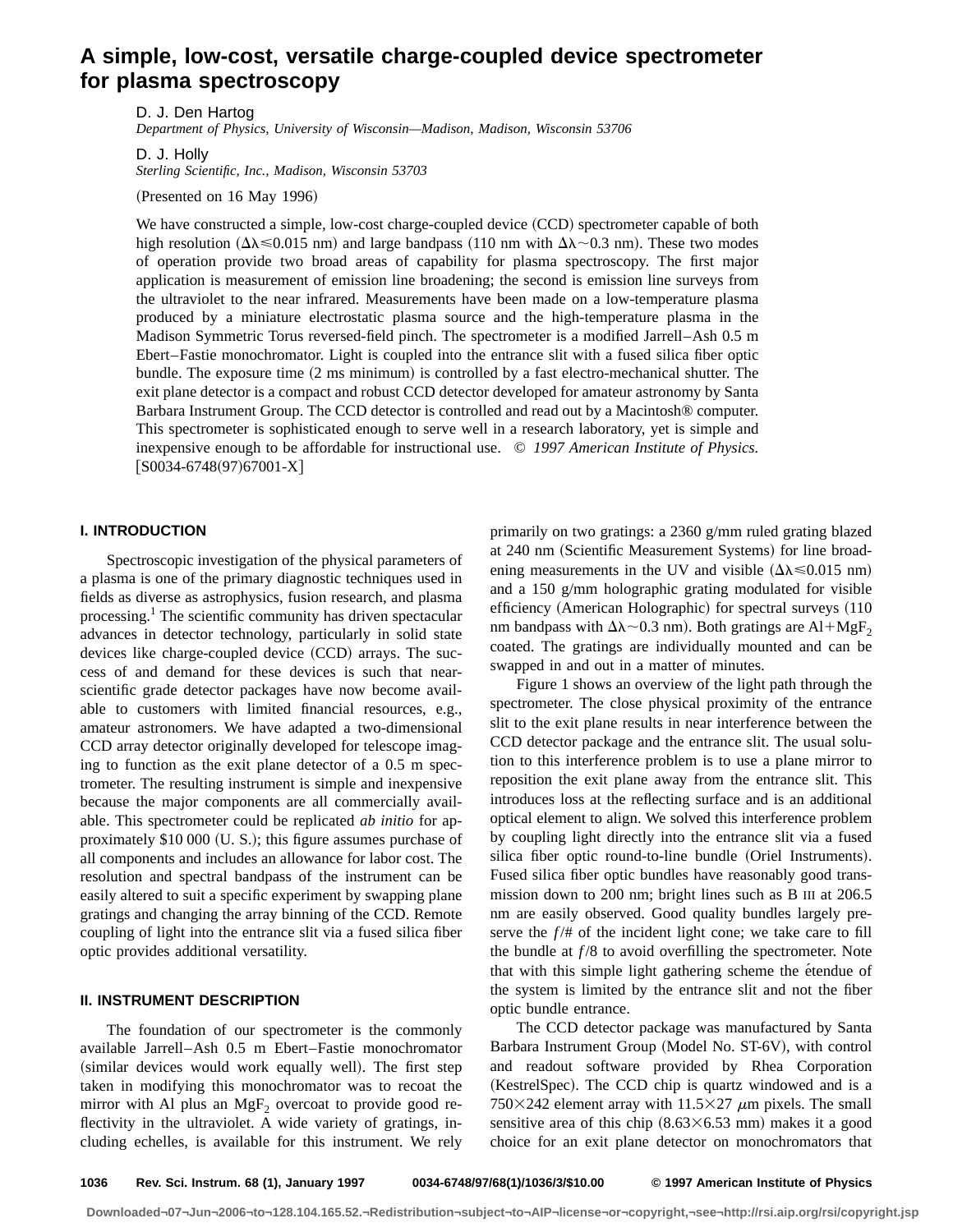

FIG. 1. The light path through the spectrometer. The CCD detector package is shown without the mount.

were not specifically designed to have a large flat exit focal plane. The CCD array is two stage thermoelectrically cooled, typically operating at  $-20$  °C with gentle forced air circulation around the detector cooling fins. A variety of resolution modes are provided by combinations of hardware and software pixel binning; the two most useful ''pixel sizes'' for spectroscopy are  $23\times 6534 \mu m$  (375×1 array elements) and 11.5 $\times$ 6534  $\mu$ m (750 $\times$ 1 array elements). According to the manufacture's specifications, typical dark current for a 23  $\times$ 6534  $\mu$ m "pixel" is 3200 electrons/s with a rms readout noise of 110 electrons. For short exposures, the resulting noise fluctuations limit the dynamic range to about 12 bits even though the actual detector A/D is 16 bits. The maximum framing rate is limited to about 1 frame/s by the serial readout of the detector (the detector controller connects to the serial port of the Macintosh). Minimum integration time allowed by the detector package is 10 ms. We have reduced this to 2 ms by shuttering the entrance of the fiber optic input bundle with a fast electro-mechanical shutter (Vincent Associates).

This CCD detector has been mounted on short focal length monochromators, $^{2}$  but such adapters were not transferable to our 0.5 m monochromator and did not offer the fine positioning necessary to achieve the spectral resolution we needed. Our solution is shown in exploded view in Fig. 2. Final fine focus of the detector position is provided by adjustment of the translation stage. Perpendicularity of the detector plane to the optical axis is adjusted by shimming the stage mount. Note also that provision for vertical, horizontal, and rotational adjustment of the entrance slit is provided.



FIG. 2. A detailed scaled perspective drawing of the CCD detector mount.



FIG. 3. A single pixel instrument function for the Cd II 214.4 nm line with 10  $\mu$ m entrance slit, 2360 g/mm grating, and 11.5  $\mu$ m wide pixel. "Measured" is the actual instrument function measured by sweeping the 214.4 nm across the detector pixel; ''predicted'' is the design instrument function, including diffraction effects; ''Gaussian'' is a Gaussian function with FWHM of 0.0125 nm. Pixel to pixel spacing is 0.0093 nm.

Alignment and calibration of the spectrometer is straightforward, following the commonly accepted techniques usually spelled out in the manual provided by the manufacturer of the monochromator. The two-dimensional



FIG. 4. (a) An impurity spectrum from the plasma inside the miniature electrostatic plasma source; the B III line brightness was purposefully enhanced by exposing boron nitride to the plasma. (b) Broadening of the B III line  $(206.5 \text{ nm})$  from the plasma source. Statistical (Poisson) error bars are smaller than the cross used to mark the data points.

#### **Rev. Sci. Instrum., Vol. 68, No. 1, January 1997 Plasma diagnostics 1037**

**Downloaded¬07¬Jun¬2006¬to¬128.104.165.52.¬Redistribution¬subject¬to¬AIP¬license¬or¬copyright,¬see¬http://rsi.aip.org/rsi/copyright.jsp**